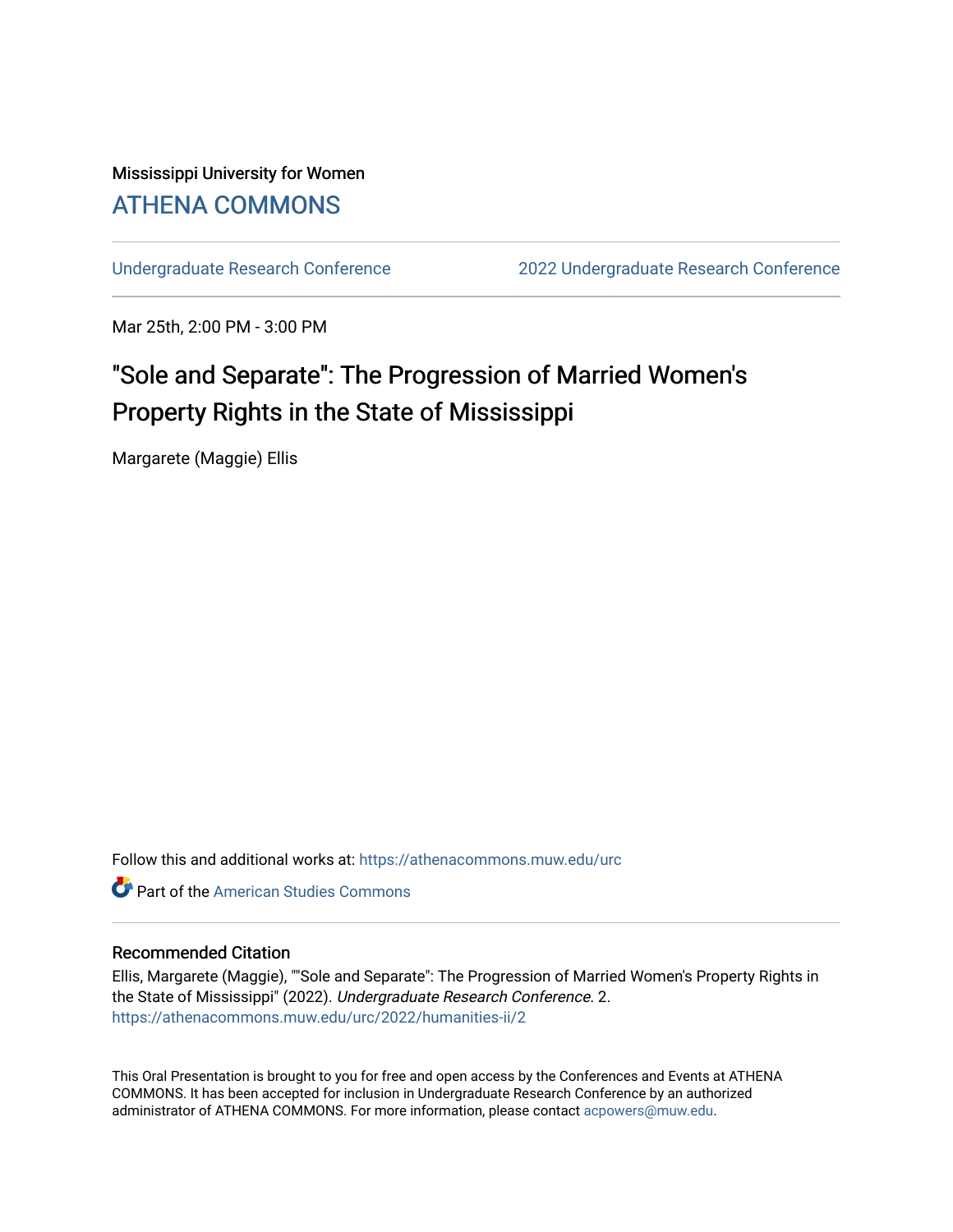## **"Sole and Separate": The Progression of**

## **Married Women's Property Rights in the State of Mississippi**

#### Good Morning,

I am Maggie Ellis, a senior history student here at the W, and I am presenting an overview of my capstone research paper. The information presented here is the culmination of over two semesters of intensive archival research conducted using probate and chancery court records from Lowndes county courts regarding the legal battles of Mrs. Laura Young Whitfield and her family. I started this project this past summer as part of Summer Scholars under the belief that my project would be about Baskerville Manor and its involvement with Pilgrimage. I spent about the first 2 weeks of this project struggling to find any material that was even mildly interesting. But everything changed when Dr. Kempker and I started digging into Chancery and Probate court files regarding the Young and Whitfield families. What I found was a story, unnoticed and untouched by others, that reveals one woman's life and struggles financially—but through that case study we see the importance of women's access to legal redress and property.

That said, while not known for a history of progressive politics, Mississippi was a leader in the early women's rights movement. The Married Women's Property Rights act of 1839 made Mississippi the first state in the nation to grant married women the right to retain their property. However, historians disagree about the extent to which this law should be understood as a women's rights initiative. The prevailing account often awards the honor of first to such a law to New York's 1848 statue, duly ignoring both Mississippi's own legislation and Louisiana's longstanding common law system. Following the establishment of similar laws and the end of the American Civil War, women saw an increase in the overall legal acceptance of their power over property. Understanding the State of Mississippi's intent regarding married women's property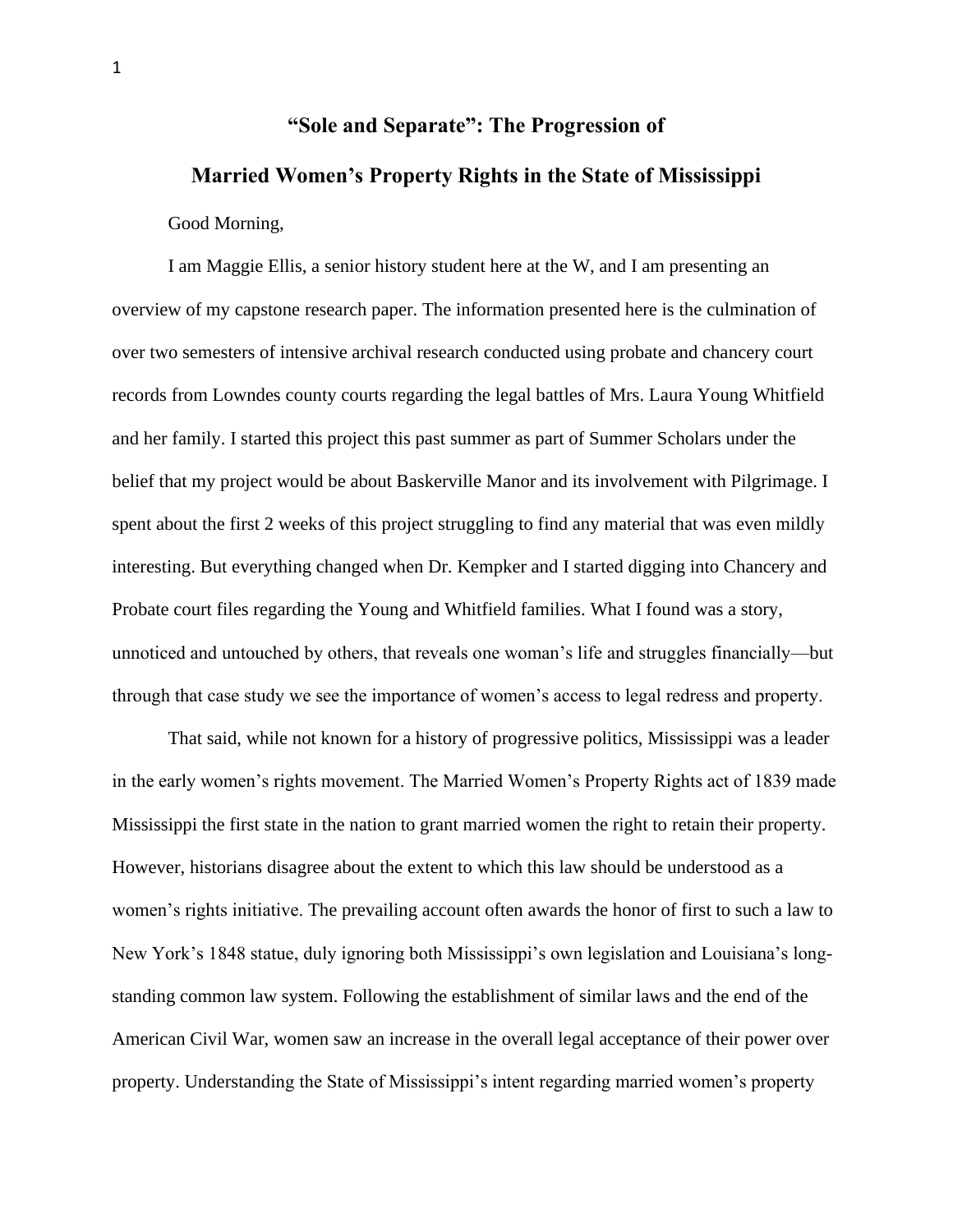and how married women and couples utilized the act to protect their assets and themselves is the key to understanding the legacy of women's property right in the state and in the nation. The expansion of married women's property rights was central to women's rights arguments of the period, but the question remains as to how far these acts functionally protected women from profligate husbands. The union of Laura Young and Henry B. Whitfield exemplifies the promise that married women's property reform held for women of the era, in that they might be able to stabilize their financial state despite spendthrift spouses, but additionally, showcased the perils that persisted in husband's attempting to utilize their spouses' legal protections to shield their own communal wealth from creditors.

Prior to the 1839 law, Mississippi, like the rest of the United States, operated under a Common Law System – which understood women as existing as either Fem Sole or Fem Covert. The latter of which relegated married women's legal identities as having been subsumed by that of their husbands – meaning that women ceased to exist as Laura Young and became Mrs. Henry Whitfield. This lack of legal separation placed women firmly within legally inconsequential boundaries that possessed potentially damning financial consequences, not only for her as a wife, but also as a disadvantaged mother. This lack of civil liberty prevented women's ability to sue in their own self-interest and name, and rendered them, as women's rights activists at the 1848 Seneca Falls Conference proclaimed "in the eye of the law, civilly dead." Mississippi was the first state in the nation to change this legal statue. The 1840 Mississippi constitution reads:

Any Married women may become seized or possessed of any property, real or personal, by direct bequest, demise, gift, purchase, or distribution, in her own name, and as of her own property: provided, the same does not come from her husband after coverture.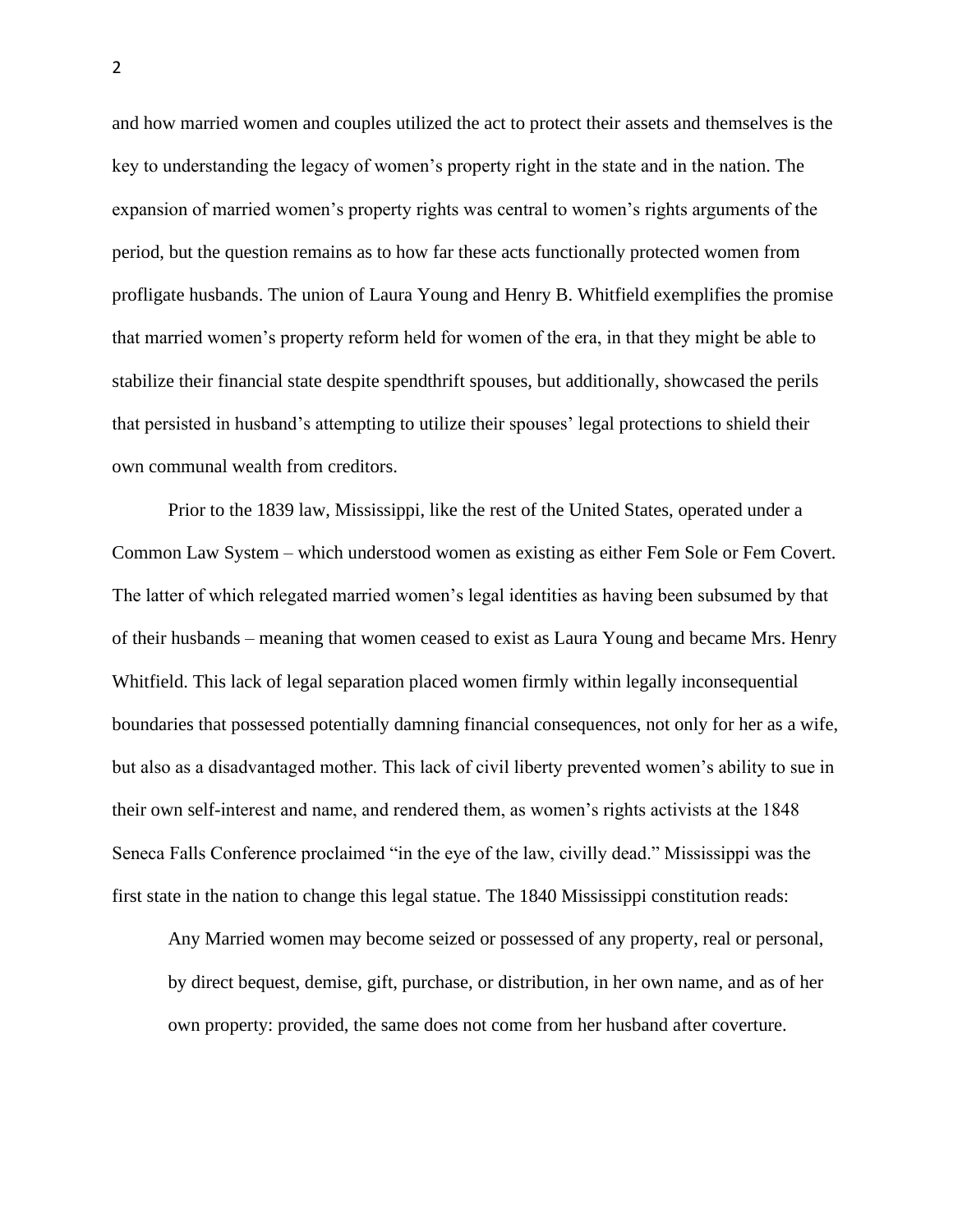Even with this ground-breaking legislation, women were still far from achieving full legal capacity, either single of married. This act in turn, directly affected the lives of women like Laura Young Whitfield, as it impacted her ability to inherent and pass property onto her heirs – thus encouraging plantation-wealthy patriarchs to institute a system of financial support of their female heirs.

Laura Young Whitfield was born in Lowndes County, MS in 1839, as the third daughter of Alexander Sr. and Elizabeth Davis Young. At its height, the Young Family estate covered over 1400 acres and spread across Lowndes, Oktibbeha, and Winston Counties. Alexander Sr. claimed ownership of over 50 enslaved persons. Additionally, the Young Family had enough residual wealth to buy bonds in support of the Columbus Female Institute, one of the institutions prior to the II&C. Laura graduated from the Columbus Female Institute in 1856, and married Henry B. Whitfield in March 1858.

Born in Georgia, Henry B. Whitfield was the fourth child of James Whitfield – a former Mississippi Governor and perennial member of the state legislature. Henry graduated from the University of Alabama in 1854 and earned his law degree from Cumberland University in 1858. While both parties brought wealth to the union, the Young family's plantation-owned wealth was far and beyond that of the merchant-accrued wealth of the Whitfields.

My research herein takes off after the deaths of Laura's parents. Her father, Alexander Sr. died intestate in August 1862, leaving her mother as the administrator of their estate; however, Elizabeth, Laura's mother, died shortly after in February 1863 – leaving the estate in total upheaval. Without a will dictating otherwise, the Young Family Estate was to be divided equally amongst the five heirs-at-law – which was only further complicated by three of the portions being held for minor children – the children of Ella McGavock, a sister already dead, and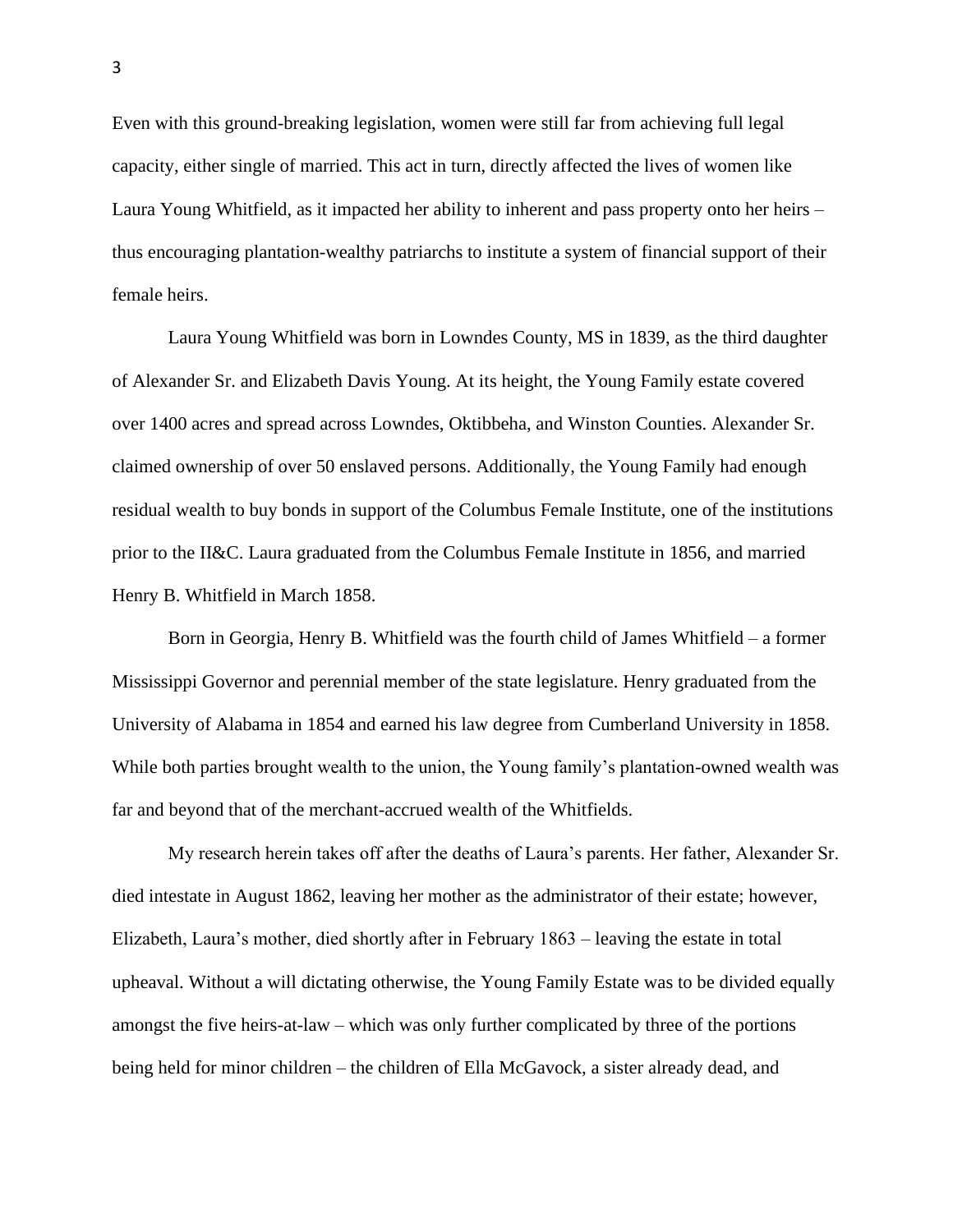Laura's two younger brothers. Following the death of Laura's mother, Henry petitioned the court in 1863 to be appointed the guardian of the two Young boys, Alexander Jr. and John. The courts allowed \$800/annum to provide for these boys, but Henry allowed them to spend far more, racking up thousands of dollars in bills for clothes, shoes, and horses, all before reaching adulthood. Henry's management was so questionable the judge scolded him and explained that the boys could decide upon adulthood if they were going to take on the debt Henry allowed them to accrue.

In 1867, Laura filed a lawsuit against her husband Henry, his brothers George and Anthony, George's business partner – John M. Billups, and two other businessmen- James Hawthorne and James O. Banks.<sup>1</sup> In this case, Laura asserts that her father being quote "a man of wealth" struck an agreement with Henry in that a so-called "dwelling house" would be constructed to be kept as her sole and separate property. Per this agreement, Henry received over \$12,000 from Alexander Sr. for the purchase, construction, and furnishing of the home. However, despite having done as requested, Henry took the title of the house in his own name, rather than that of his wife, thoroughly defrauding her of her own rightful Estate.

With the death of Laura's parents, each of the Young heirs-at-law were set to inherent a one-fifth interest in their plantation. With the civil raging at time, the division was continuously delayed.As such, the plantation was maintained and carried on for the benefit of the heirs producing a hefty cotton crop in 1865 – which was also to be divided amongst the Young children. But the Civil War was raging, and the division of the property was delayed for years. In the meantime, the estate dwindled.

<sup>&</sup>lt;sup>1</sup> Initial Bill of Complaint in Laura Y. Whitfield v. Henry B. Whitfield, 1868, Chancery Court Case #217, Garth-Billups Local History Archives, Columbus-Lowndes Public Library, Columbus, MS.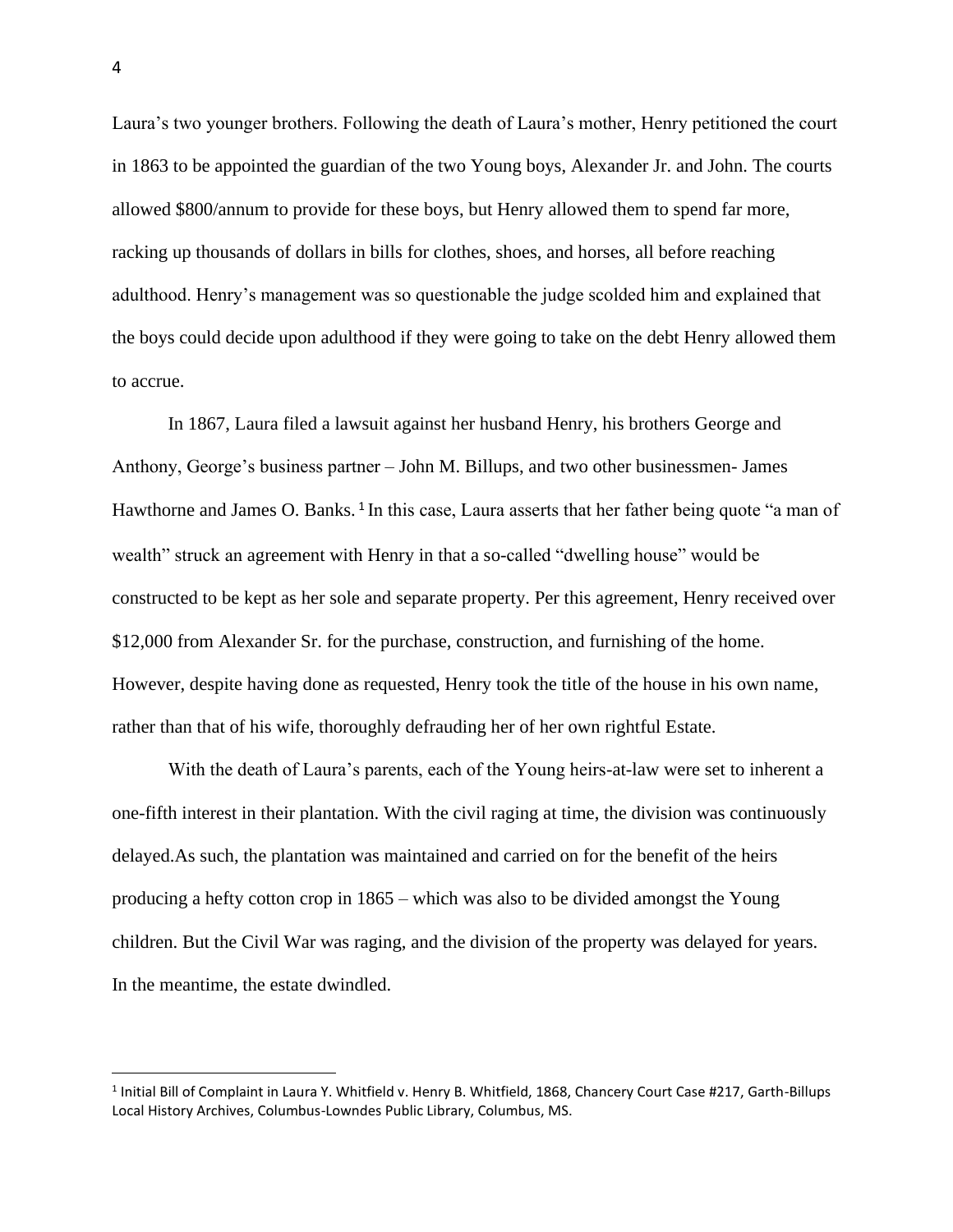Henry utilized Laura's portion of the estate to construct a cotton and grist mill, and never seemed to make ends meet, and instead often functioned as a financial sinkhole. As a result of several mortgages and deeds taken out to support the failing mill, Henry sold Laura's house without her consent. Thus, this asset liquidation "convert[ed] the whole of the separate property of [Laura]" to Henry's use, when the purpose of establishing a separate estate on her behalf was to prevent such opportunities.  $2$  Following the sale of the house and of the cotton crop, Henry invested over \$18,000 of Laura's estate in 'Cibolo Mills' without her prior consent.<sup>3</sup>. Furthermore, in attempting to construct and furnish his business, Henry "gave sundry deeds in trust and mortgages" to the remaining defendants, effectively taking out loans based on the value of Laura's house .<sup>4</sup> These debts reduced Henry to "failing circumstances" if he was "not already largely insolvent," leaving Laura in "great-danger of l[o]sing the money thus invested" in her estate.<sup>5</sup> In the culmination of her petition, Laura calls on a court of equity to right the "injustice" that Henry had done her by divesting him of his rights to the "mill and factory" known as 'Cibolo Mills.' In other words, to compensate her for her loss of the house, she wants the mill, which isn't going to make her whole financially, but is all Henry has.

For his part, Henry did not protest much. As the result of his mortgages, the sale of the house, and his continuously failing mill, Henry reported to the court that "his remaining interest [was] all that he ha[d] left" as compensation for Laura. Altogether, Henry owed Laura's estate \$18,092.67, an amount in which his personal property and would not be able to cover.<sup>6</sup> Thus

 $<sup>2</sup>$  Ibid, 4.</sup>

 $3$  Ibid, 4.

<sup>4</sup> Initial Bill of Complaint in Laura Y. Whitfield v. Henry B. Whitfield, 1868, Chancery Court Case #217, Garth-Billups Local History Archives, Columbus-Lowndes Public Library, Columbus, MS. 5. 5 Ibid, 5.

<sup>6</sup> Deed of Conveyance in Laura Y. Whitfield c. Henry B. Whitfield, 1867, Chancery Court Case #217, Garth-Billups Local History Archives, Columbus-Lowndes Public Library, Columbus, MS, 4.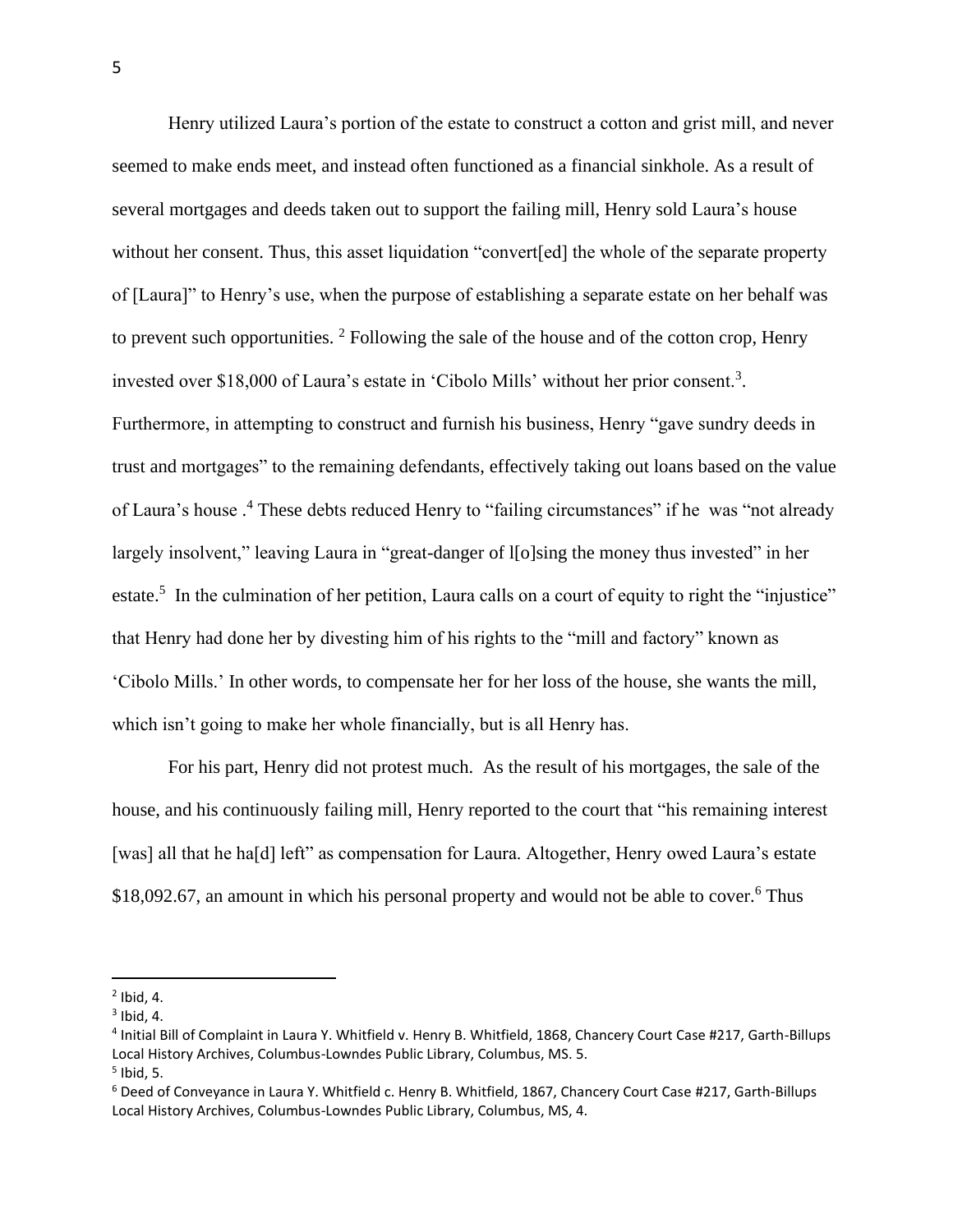facing down the debt he owed, on August  $6<sup>th</sup>$ , 1867, Henry "grant[ed], bargained, sold, conveyed, transferred" to Laura, via her trustee – John H. Sykes, all of his "right title and interest in and to the property known as the 'Cibolo Mills'".<sup>7</sup> In short, Henry, almost single-handedly lost his last remaining investment in 'Cibolo Mills' and Laura's house; additionally, much of the wealth of the entire Whitfield estate was squandered under his guardianship. Under such circumstances, as when the husband does not appear in court to refute the accusations of his wife, Laura's case appears to have been accepted by the court at its face value.

Laura's suit against Henry came to a close in February 1868. The court ruled that as Henry had (1) confessed to the liens and mortgages signed without his wife; (2) appropriated the money therein for his own uses; and (3) was in failing circumstances, the remainder of his right title and interests should be divested out of him and duly conveyed into a trust for Laura and her heirs, with John Sykes acting as the trustee of her estate. Ironically, the ruling still evidences the power of coverture, because the mill was transferred to a trust maintained by John H. Sykes—not to Laura, herself.

This case was not the end, however. was also revisited in subsequent years, when additional creditors of Henry came out of the woodwork. Following just months after the final decree of Laura v. Henry, his older brother also turned to the legal system to recoup drastic financial losses at the hands of Henry. George Whitfield was the eldest surviving Whitfield heir, and twelve years Henry's senior. The root of the issue lay in a \$2834.00 loan taken out by Henry in February 1860 from one F.M. Sheppard. George signed as the surety on the note.<sup>8</sup> Despite being due twelve months after issue, Henry allowed the note to go "due and unpaid" for the

 $^7$  Ibid, 5.

<sup>8</sup> The Original Bill in George Whitfield v. Henry B. Whitfield, 1868, Chancery Court Case #243 no.1, Garth-Billups Local History Archives, Columbus-Lowndes Public Library, Columbus, MS. 2.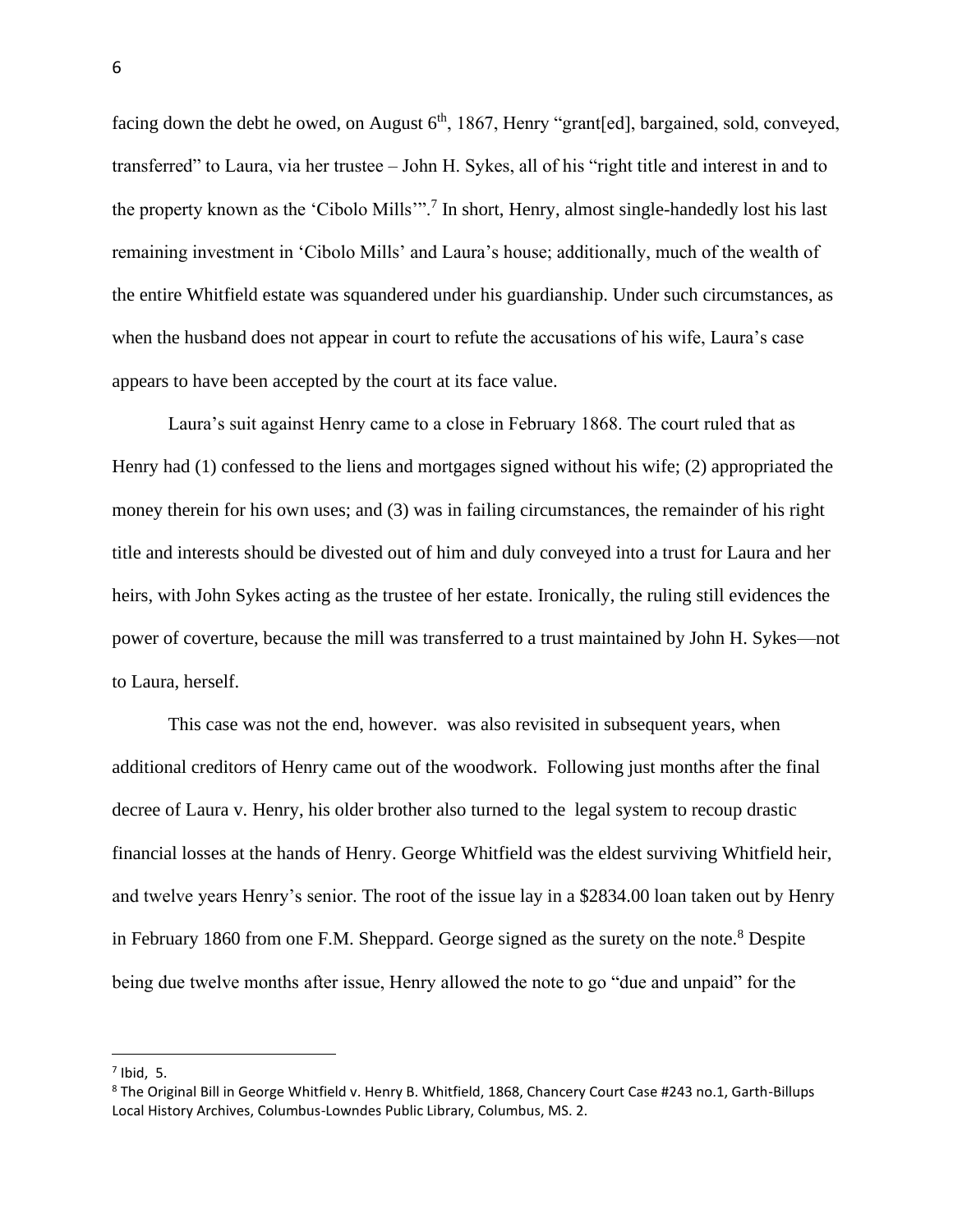duration of the Civil War, leaving George to grow increasingly worried over his own involvement in the deal. Fearing that the debt would force him to "become a lo[s]er," George urged his younger brother to "secure him" through either assets or property as a way of rendering his debt "harmless on account of his said suretyship."<sup>9</sup> Having gone unpaid, Sheppard took the brothers to court in February of 1868. The court, expectedly, ruled in favor of Sheppard and ordered Henry to repay the loan, only to find him *nulla bon*a, or without property, which left the debt to George to be paid as per his suretyship agreement.<sup>10</sup> After more than half a decade, the \$2834.00 loan with a 10% interest rate, plus the incurred court cost totaled to \$5391.20. He paid the bill, but in turn took Henry to court later the same year, with the accusation that Henry should not have been considered *nulla bona* by the court as he had purchased a one-fifth interest in the Young Estate from Leila Sykes and her husband, John Sykes, in early 1866. Effectively, George argues that Henry professed to have no property, but actually did have property that he did not report. He argued that Laura was part of this deception and that their previous legal battle was also about shielding property from creditors.

 Ultimately, Laura loses the mill to Henry's brother, George, to satisfy debts to him. The court believes George's theory that Henry and Laura were working together to shield property from Henry's debts. While Laura won a battle versus Henry, she lost the war against George, as the court ruled that the couple was guilty of his accusations and were forced to recoup payment for the initial loan and the cost of the 3 year court case. In the end, a woman's claim to property did not hold against the claim of her husband's male creditors.

 $<sup>9</sup>$  Ibid, 2.</sup>

<sup>10</sup> *Nulla Bona* is the state in which a defendant is found to be without any real or personal property. *Black's Law Dictionary Online*, s.v. "What is Nulla Bona?" [Last Accessed 20 November 2021 [https://thelawdictionary.org/nulla-bona/\]](https://thelawdictionary.org/nulla-bona/)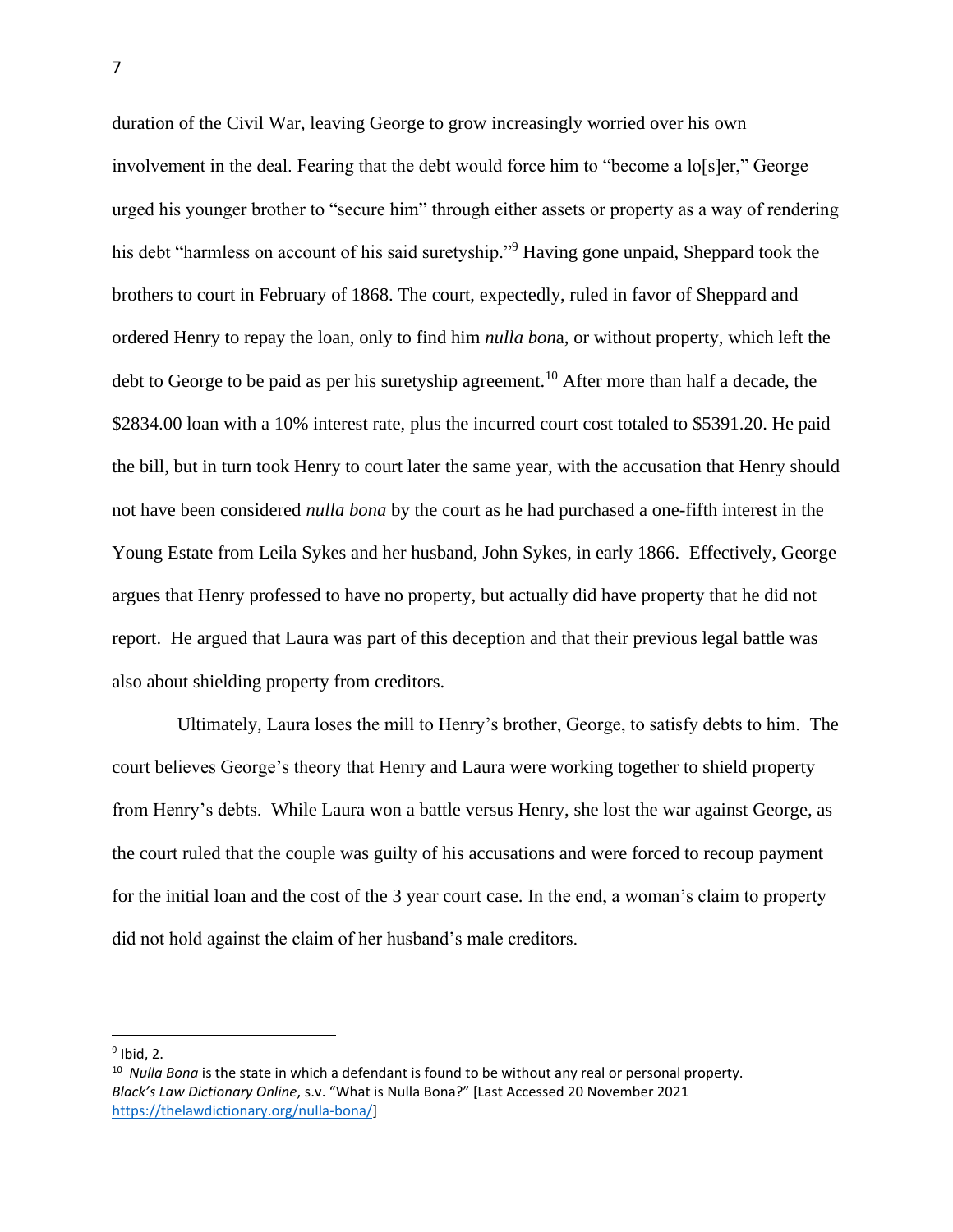While many states after the Civil War revised laws to allow for married women's property rights, states did not overturn coverture. For this reason, women's independence was far from clear, and remember, they still were not guaranteed the right to vote (not until 1920). As late as late as 1873, the Supreme Court denied married women the right to practice law, even if they passed the bar, because as married women the court did not believe they could or should contract with clients independently of husbands—in essence, they were not independent operators, since they were married women (Bradwell v. Illinois), said the court.

Laura's case is a fascinating glimpse into a married woman's life and women's history. Her story indicates how difficult it would be to achieve women's independence at court and before the law. Laura's case against her husband proved that women felt ownership of their property and tried to defend their rights, but also that courts continued to use women's property to satisfy claims against joined estates—true separation from a husband's actions and behavior was simply not possible. That said, Married women's property rights were the first small steps toward the larger 20<sup>th</sup> century movement. Despite appearing as legal advancement, ultimately, the subsequent wave of women's property rights was not set into motion for the propulsion of women as legal entities in society, but rather to protect property and wealth for the continuation of family names. Meeting the exact requirements of the law and maintaining wealth against profligate husbands often was not possible even when the husband acknowledged his wrong doing and the wife successfully demonstrates the husband's fraud.

Laura Young Whitfield's case against her husband proved that women felt ownership of their property and tried to defend their rights, but also that courts continued to use women's property to satisfy claims against joined estates—true separation from a husband's actions and behavior was simply not possible. That struggle for women's rights would continue well into the